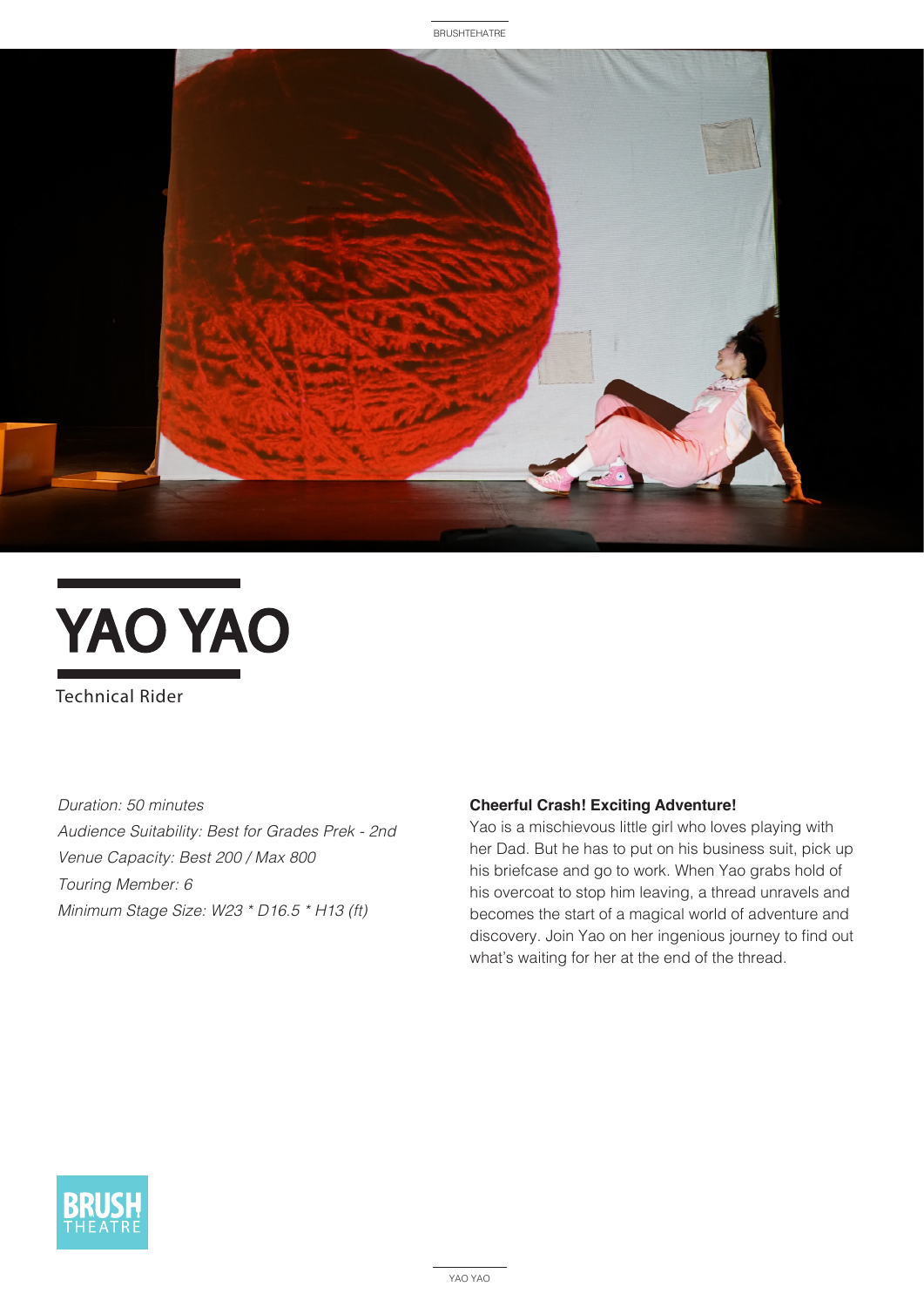# Performance Technical Requirements

## Company members

Touring party of 6 : 4 Artists , 2 Technicians

## Access to Venue

Minimum 4h prior to the first show start time to install and program the lights and set the sound levels. The company will work with venue's house rep plot and inventory to create general looks.

#### **Set up : 4 hours**

- Load in
- Light hanging
- Stage set-up
- Projector hang and focus
- Light focusing
- Sound system check
- Light programming

#### **Load out: 2 hours**

### Crew needs

- Load in: 2 crew (sound/lighting)
- Performance Run: 1 crew (lighting)
- Load out : 2 crew (sound/lighting)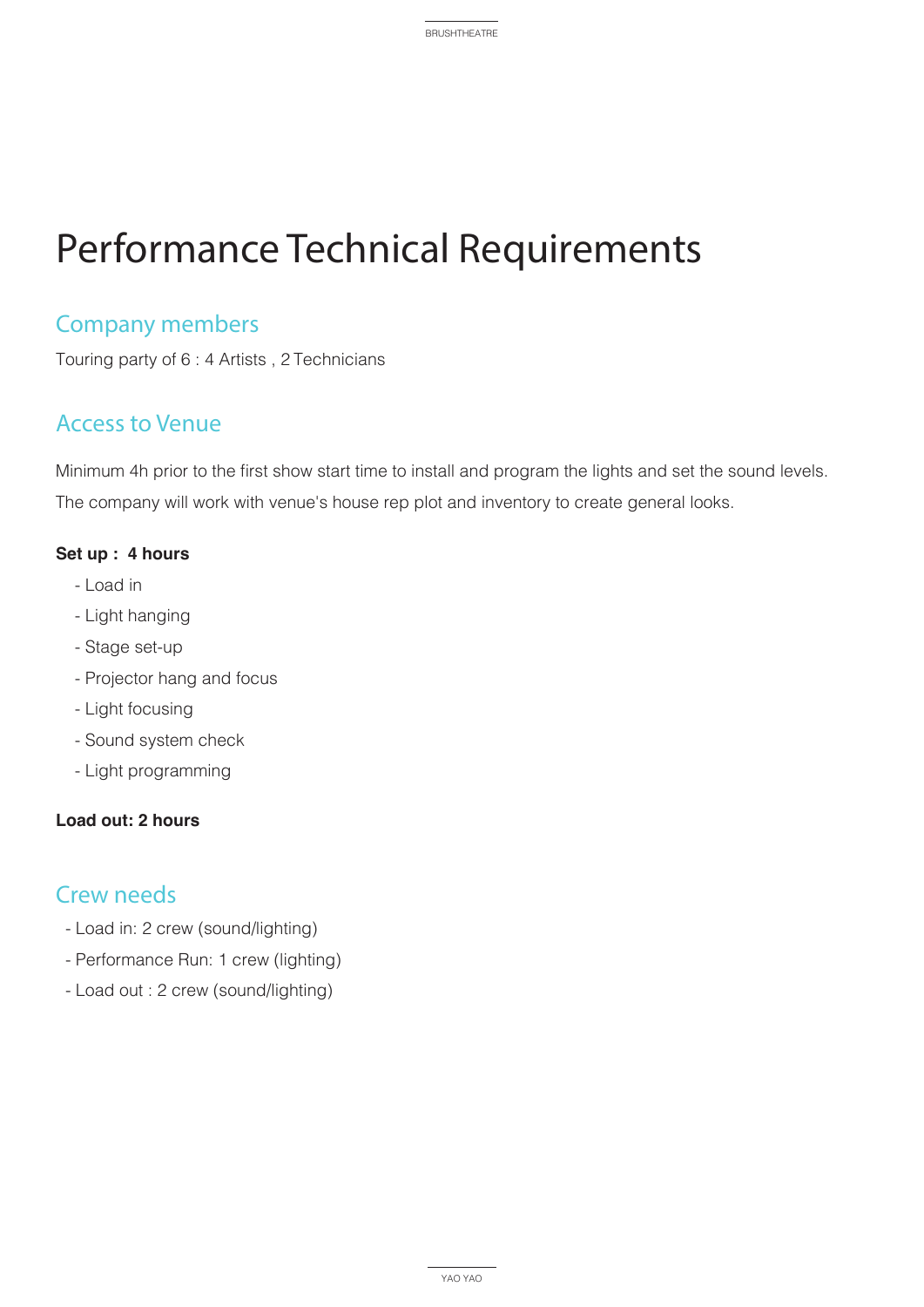# Set

### Stage Overview :

The minimum stage dimensions are 23 ft width, 16.5 ft depth, and 13 ft height. Ideally, this is a blacked out space, but adjustments may be possible after a discussion with the Company regarding the specific venue situation.

#### **PRESENTER TO PROVIDE :**

Lumber for set framework - 7 pieces of 1 inch lauan timber 12 feet long.

The Company will assemble the set's frame per the diagram below with the requested lumber.



All the works for the construction of set's frame will be done by ourselves with own toolbox.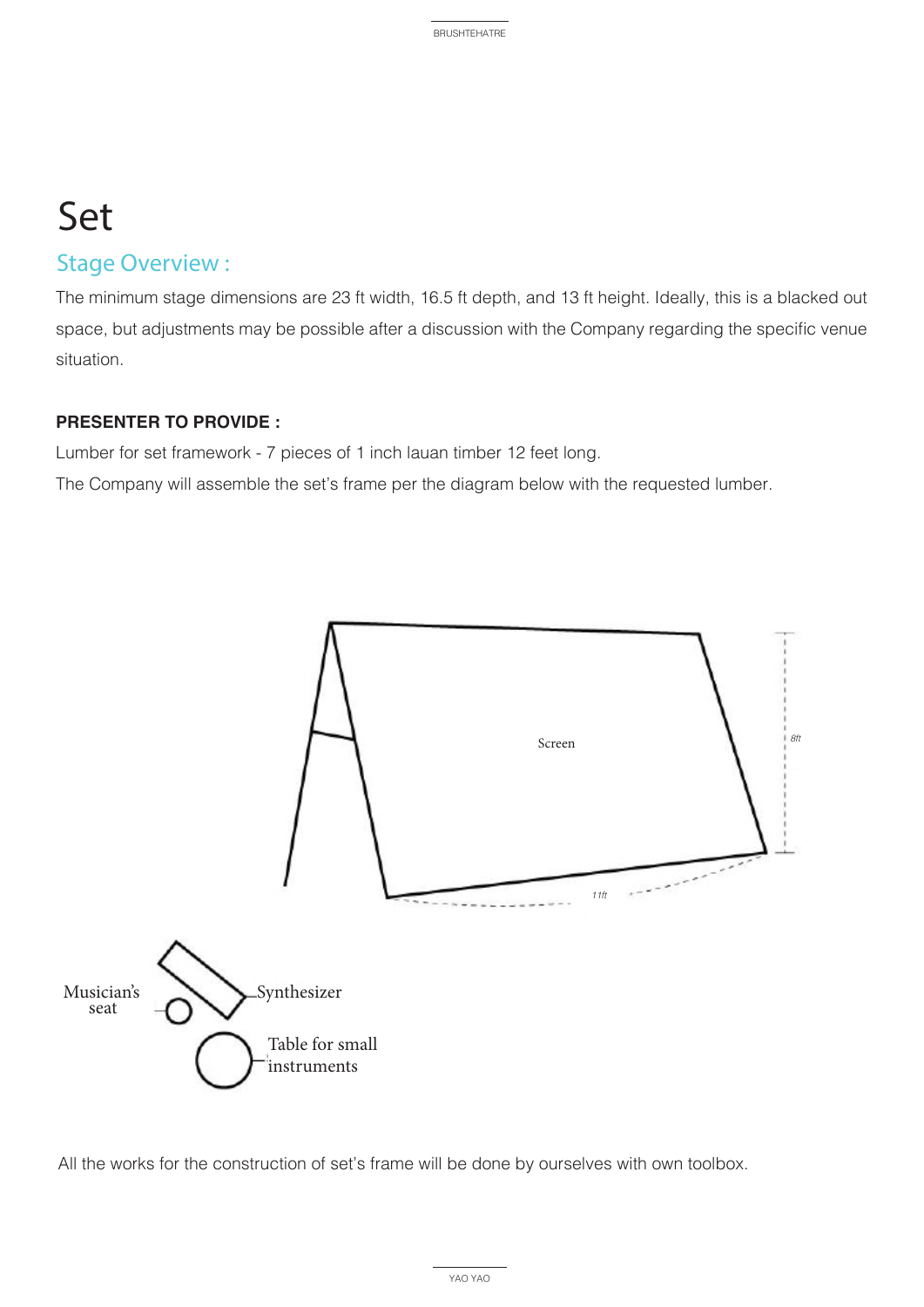#### **- Set-Design Description**

The wooden frame is changed from step 1 to step 2 during performance. The structure is 11 ft width, 8 ft height and 4 ft depth.

<Step1>



Two actors will be at the entrance or in the house to greet the audience before the start of the show.

#### **- Plan A: Hanging Projector**

#### **- Plan B: Floor Mounted Projector**

The minimum distance between the projector and the screen we need is about 10 ft and it should not be over 20 ft. It will be perfect if we can hang our projector on the batten but if it is not possible, we can put it on the stage .

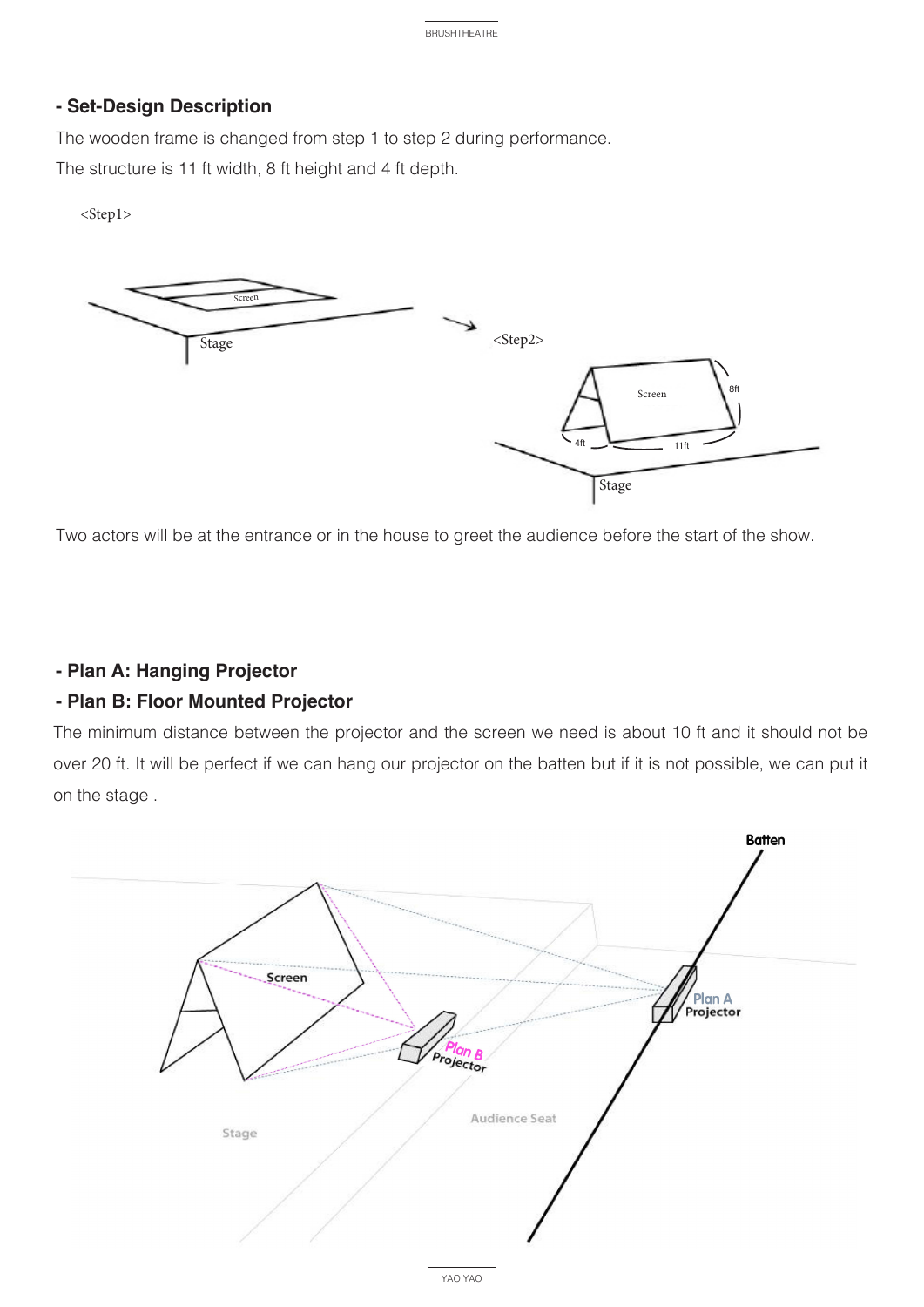# Lighting

### **LIGHTING – PROVIDED BY PRESENTER**

**The Company will work with venue's house rep plot and inventory to create general looks and basic washes.**

**Light Plan** 



#### **Support technical staff needed :**

- 1 lighting technician to run the show, load in and out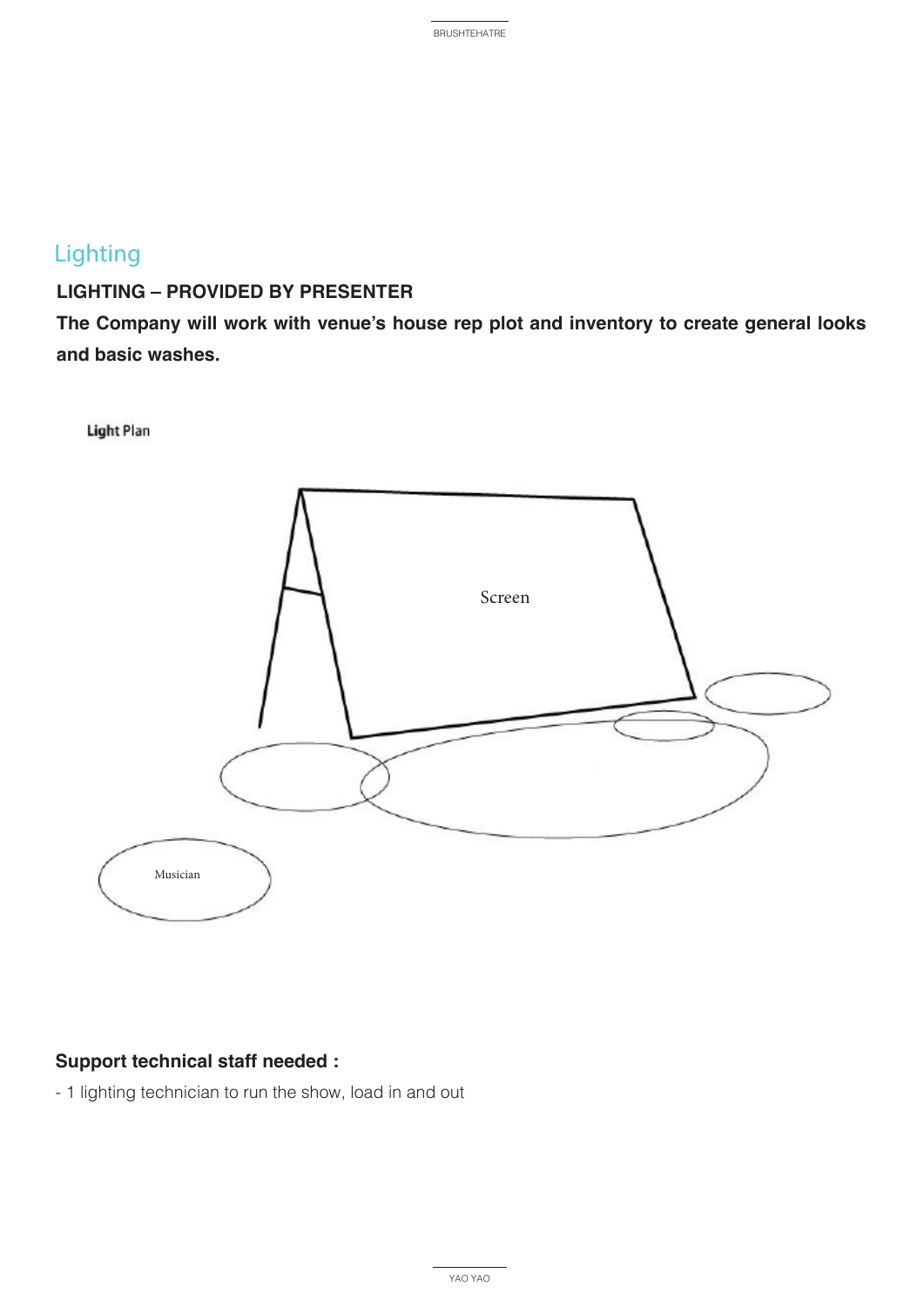## Sound

#### **Presenter to provide :**

- Mixing console, Amp, speakers (basic speakers of the theater)
- Synthesizer which has over 88 key, synthesizer's stand, speaker for synthesizer and connecting cables
- 2 Cable or wireless microphone and 2 microphone stand

#### **Support technical staff needed:**

-1 Sound technician for load in and out

## Video and Props

BRUSH Theatre will tour with the props below and Video Projector, which has over 6000 ANSI, has a shutter function, and will be controlled by remote control.



**1 Ladder Over 5ft 1 Table** 



**for setting intruments** 



**1 Stool**